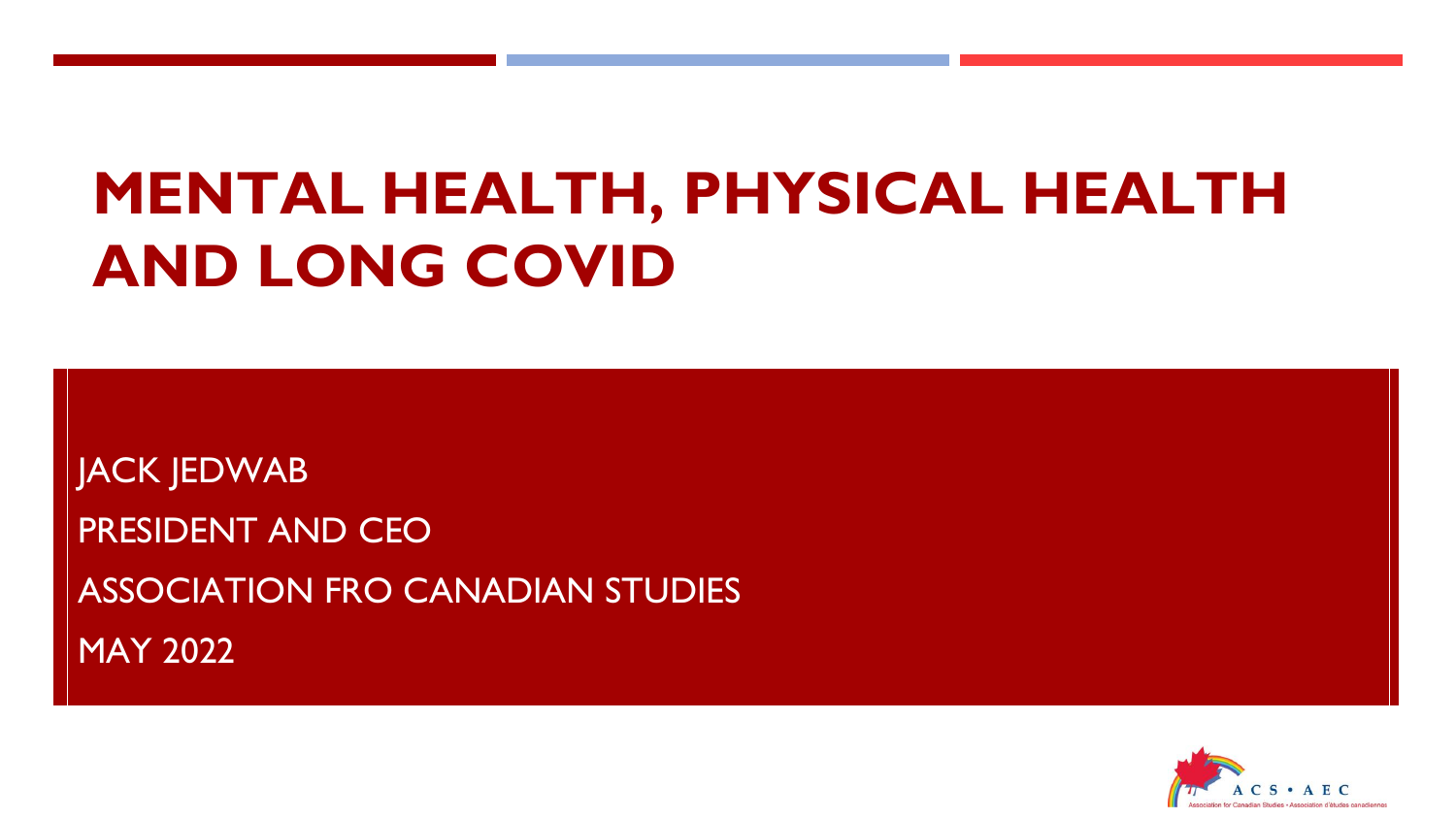#### MENTAL HEALTH AWARENESS WEEK

◼

Every year since 1951, the Canadian Mental Health Association (CMHA) has hosted Mental Health Week in the first full week in May, making 2022 the 71st year. To mark the week the Association for Canadian is releasing an analysis that examines the intersection between mental and physical health and looks specifically at certain Long Covid symptoms have a negative collateral affect on those persons reporting bad mental health and recurring depression.

The findings arise from a survey conducted via web panel by Leger for the Association for Canadian Studies and the University of Manitoba during the middle of March 2022 with 2939 Canadians and 3734 Americans 18 years of age or older. A margin of error cannot be assigned because internet-based polls are not considered random.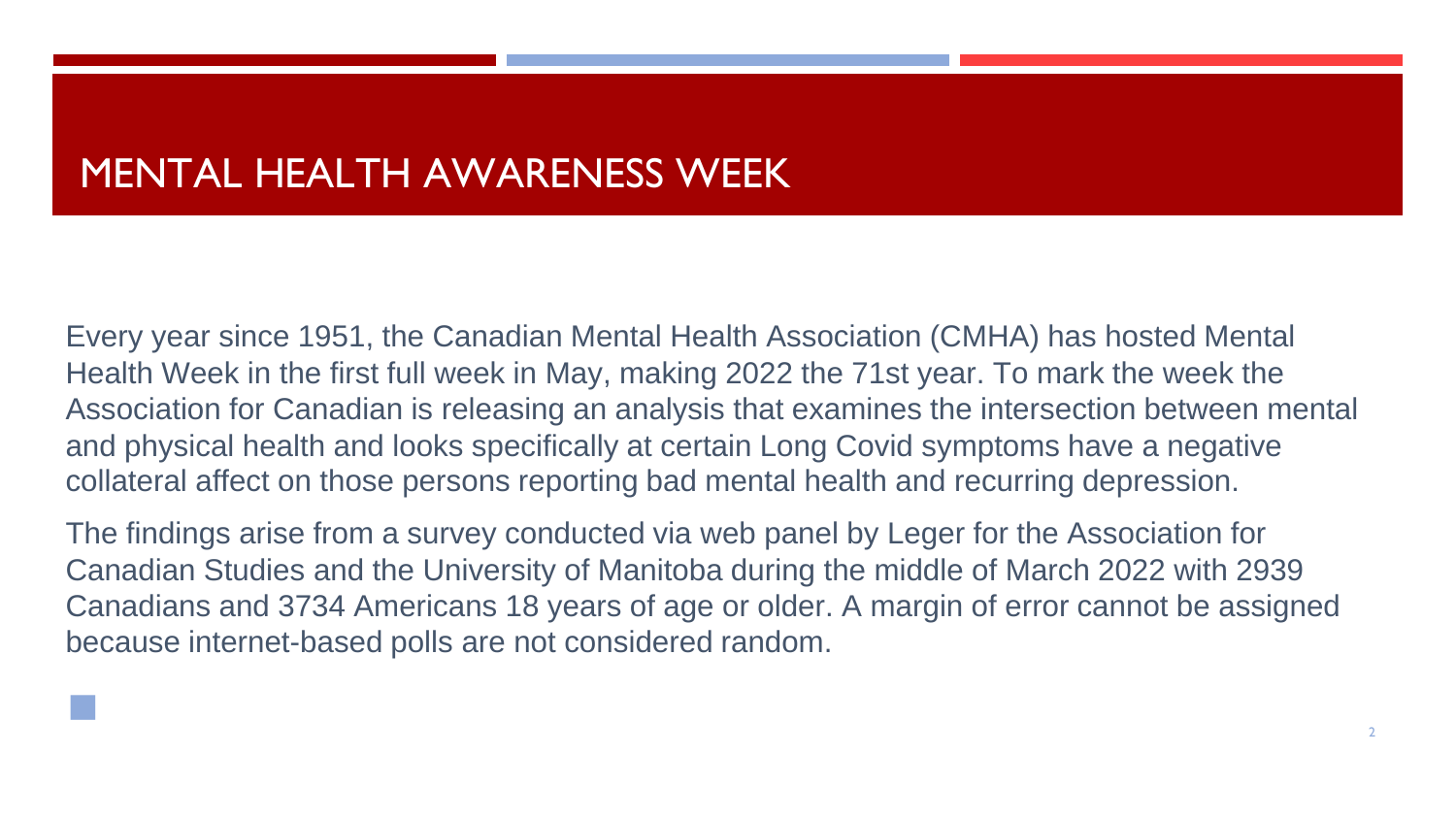### THERE IS STRONG INTERSECTION BETWEEN PHYSICAL AND MENTAL HEALTH

| Since the                    | PHYS: Since the beginning of the COVID-19 crisis, how would you rate your physical health? |                  |        |            |          |
|------------------------------|--------------------------------------------------------------------------------------------|------------------|--------|------------|----------|
| beginning of the<br>COVID-19 |                                                                                            |                  |        |            |          |
| crisis, how                  |                                                                                            |                  |        |            |          |
| would you rate               |                                                                                            |                  |        |            |          |
| your mental                  |                                                                                            |                  |        |            |          |
| health?                      | <b>Excellent</b>                                                                           | <b>Very Good</b> | Good   | <b>Bad</b> | Very Bad |
| Excellent                    | 76.7%                                                                                      | 19.0%            | 5.1%   | 1.5%       | 3.2%     |
| <b>Very Good</b>             | 15.7%                                                                                      | 59.0%            | 16.9%  | 6.1%       | 6.5%     |
| Good                         | 5.4%                                                                                       | 18.0%            | 63.5%  | 35.1%      | 18.1%    |
| Bad                          | 1.8%                                                                                       | 3.0%             | 10.4%  | 43.6%      | 20.6%    |
| Very Bad                     | 0.2%                                                                                       | 0.4%             | 2.0%   | 11.1%      | 48.0%    |
| don't know                   | 0.2%                                                                                       | 0.5%             | 1.6%   | 2.2%       | 2.8%     |
| prefer not to                |                                                                                            | 0.2%             | 0.5%   | 0.3%       | 0.8%     |
| answer                       |                                                                                            |                  |        |            |          |
|                              | 100.0%                                                                                     | 100.0%           | 100.0% | 100.0%     | 100.0%   |

3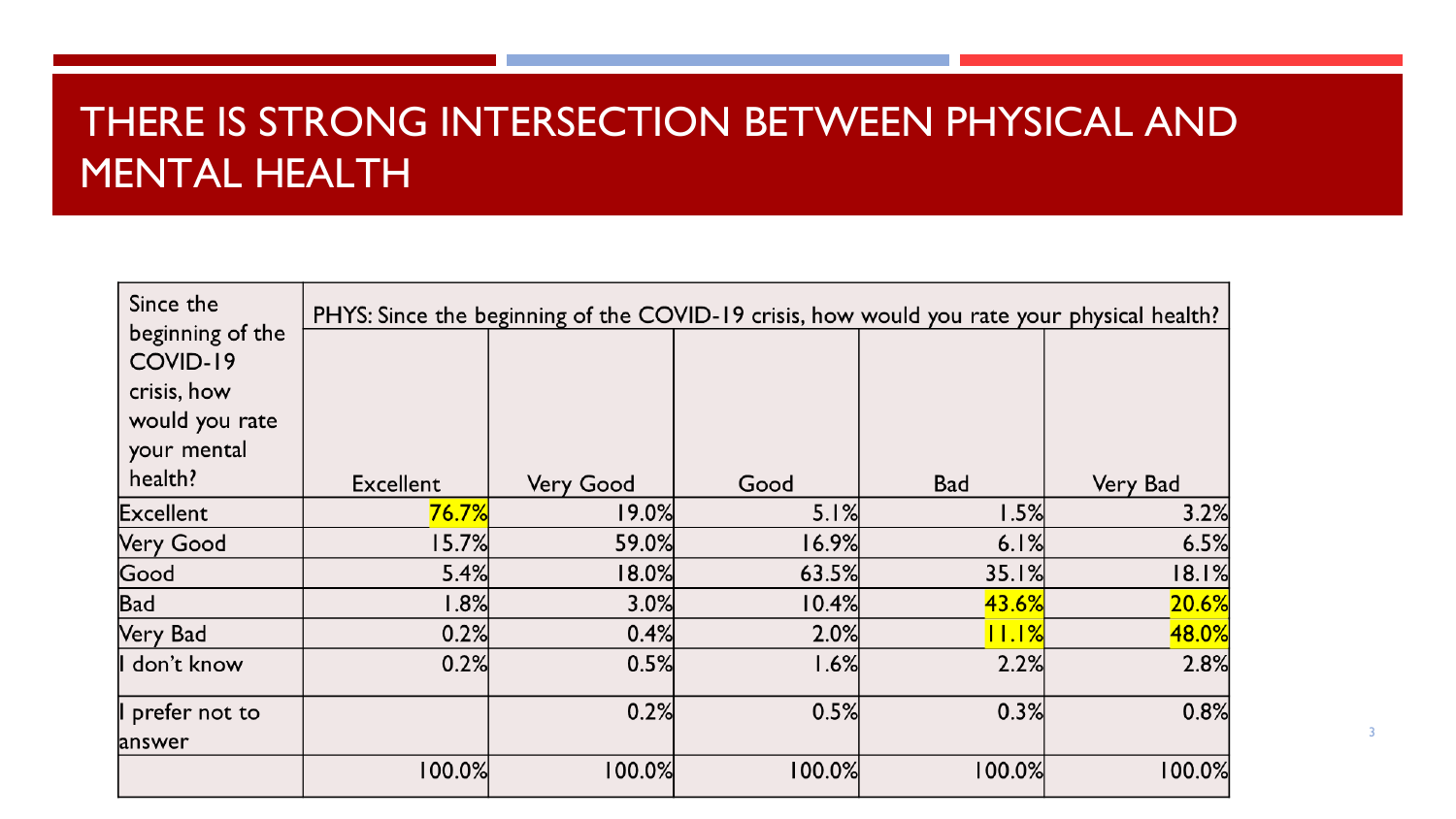#### BUT EXCELLENT PHYSICAL HEALTH SUPPORTS STRONG MENTAL HEALTH SOMEWHAT MORE THAN EXCELLENT MENTAL HEALTH SUPPORTS STRONG PHYSICAL HEALTH

| Since the<br>beginning of                                                    | Since the beginning of the COVID-19 crisis, how would you rate your mental health? |           |        |            |          |
|------------------------------------------------------------------------------|------------------------------------------------------------------------------------|-----------|--------|------------|----------|
| the COVID-19<br>crisis, how<br>would you<br>rate your<br>physical<br>health? | <b>Excellent</b>                                                                   | Very Good | Good   | <b>Bad</b> | Very Bad |
| <b>Excellent</b>                                                             | 55.1%                                                                              | 7.3%      | 1.6%   | 1.8%       | 0.6%     |
| <b>Very Good</b>                                                             | 28.5%                                                                              | 57.1%     | 11.0%  | 6.2%       | 2.2%     |
| Good                                                                         | 14.6%                                                                              | 31.3%     | 74.5%  | 41.2%      | 23.5%    |
| Bad                                                                          | 1.1%                                                                               | 2.8%      | 10.3%  | 43.1%      | 33.2%    |
| Very Bad                                                                     | 0.6%                                                                               | 0.8%      | 1.4%   | 5.3%       | 37.3%    |
| I don't know                                                                 | 0.1%                                                                               | 0.3%      | 1.0%   | 2.1%       | 2.8%     |
| I prefer not to                                                              | 0.1%                                                                               | 0.4%      | 0.2%   | 0.3%       | 0.3%     |
| answer                                                                       |                                                                                    |           |        |            |          |
|                                                                              | 100.0%                                                                             | 100.0%    | 100.0% | 100.0%     | 100.0%   |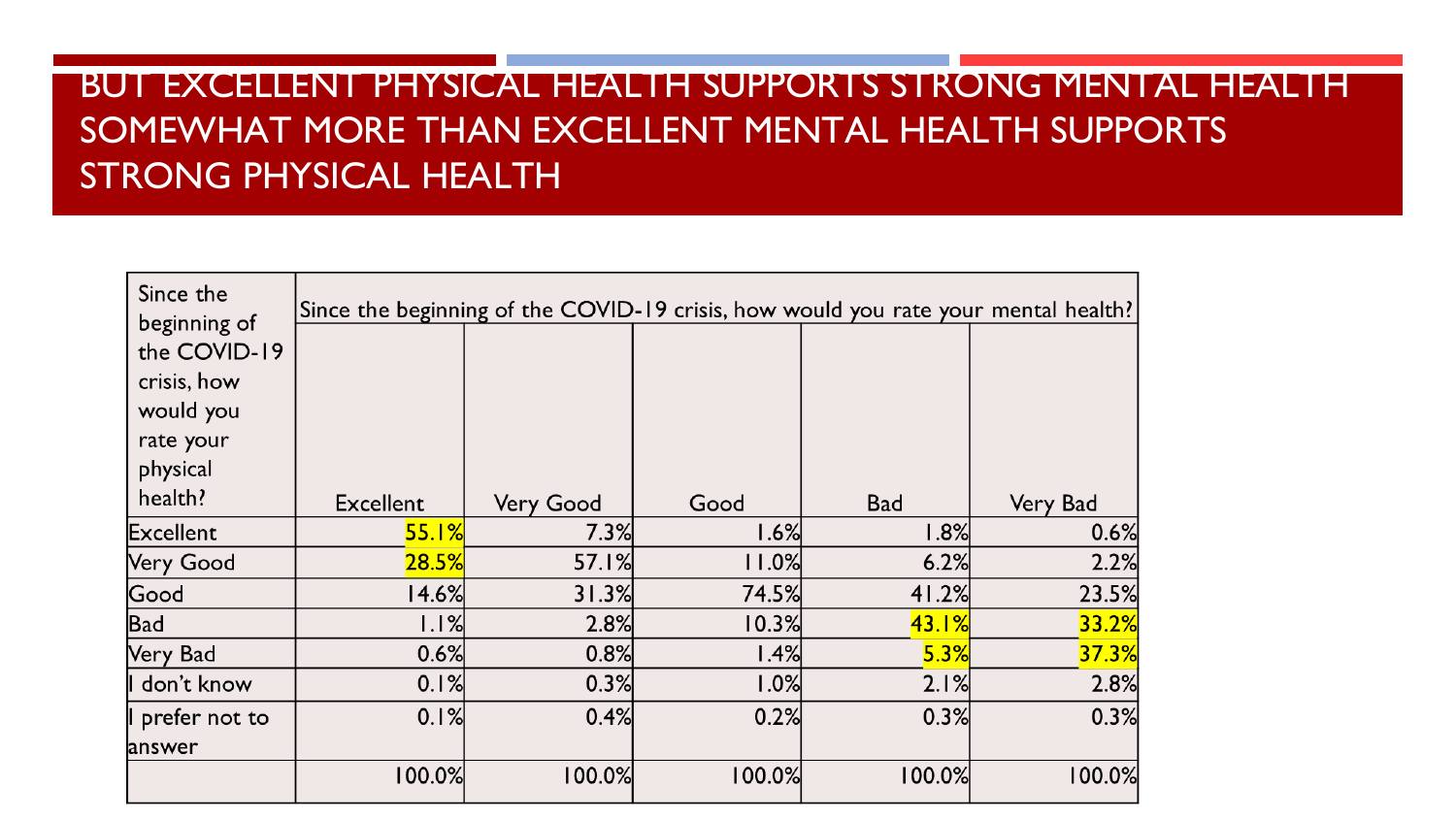## THOSE SUFFERING FATIGUE AS A LONG TERM COVID SYMPTOM REPORT HIGHER RATES OF NEGATIVE MENTAL HEALTH

| Since the beginning of the | Fatigue - Did you suffer or   |           |  |
|----------------------------|-------------------------------|-----------|--|
| COVID-19 crisis, how       | have you been suffering from  |           |  |
| would you rate your mental | Long COVID (long-term         |           |  |
| health?                    | effects of COVID-19), such as |           |  |
|                            | the following symptoms?       |           |  |
|                            | Yes                           | <b>No</b> |  |
| Excellent                  | 17.9%                         | 16.4%     |  |
| <b>Very Good</b>           | 24.2%                         | 28.2%     |  |
| Good                       | 37.5%                         | 40.4%     |  |
| <b>Bad</b>                 | <u>14.1%</u>                  | $10.0\%$  |  |
| <b>Very Bad</b>            | 4.1%                          | 2.5%      |  |
| I don't know               | 1.6%                          | 1.6%      |  |
| I prefer not to answer     | 0.5%                          | 0.9%      |  |
|                            | 100.0%                        | 100.0%    |  |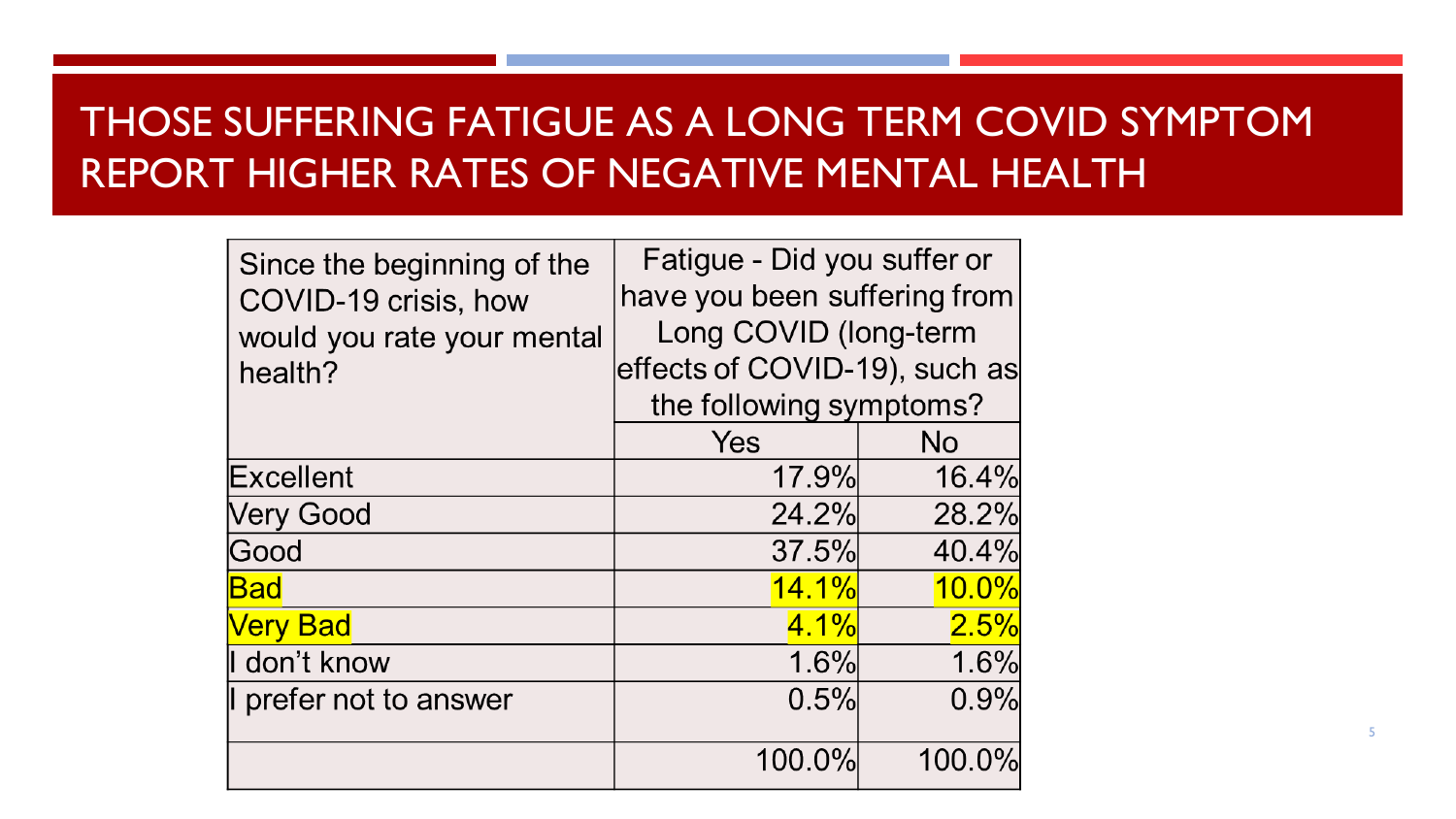## THOSE SUFFERING FROM LONG COVID FEEL SOME COLLATERAL EFFECT ON MENTAL HEALTH AS INDICATED IN SELF ASSESSMENT

| Since the beginning of the<br>COVID-19 crisis, how would<br>you rate your mental health? | Not being able to think straight or focus ('brain fog') -<br>Did you suffer or have you been suffering from Long<br>COVID (long-term effects of COVID-19), such as the<br>following symptoms? |        |  |
|------------------------------------------------------------------------------------------|-----------------------------------------------------------------------------------------------------------------------------------------------------------------------------------------------|--------|--|
|                                                                                          | Yes                                                                                                                                                                                           | No     |  |
| Excellent                                                                                | 17.5%                                                                                                                                                                                         | 17.1%  |  |
| <b>Very Good</b>                                                                         | 22.5%                                                                                                                                                                                         | 27.6%  |  |
| Good                                                                                     | 35.9%                                                                                                                                                                                         | 40.1%  |  |
| <b>Bad</b>                                                                               | 18.0%                                                                                                                                                                                         | 9.6%   |  |
| <b>Very Bad</b>                                                                          | 4.5%                                                                                                                                                                                          | 2.8%   |  |
| don't know                                                                               | 1.3%                                                                                                                                                                                          | 1.8%   |  |
| prefer not to answer                                                                     | 0.3%                                                                                                                                                                                          | 0.9%   |  |
|                                                                                          | $100.0\%$                                                                                                                                                                                     | 100.0% |  |

6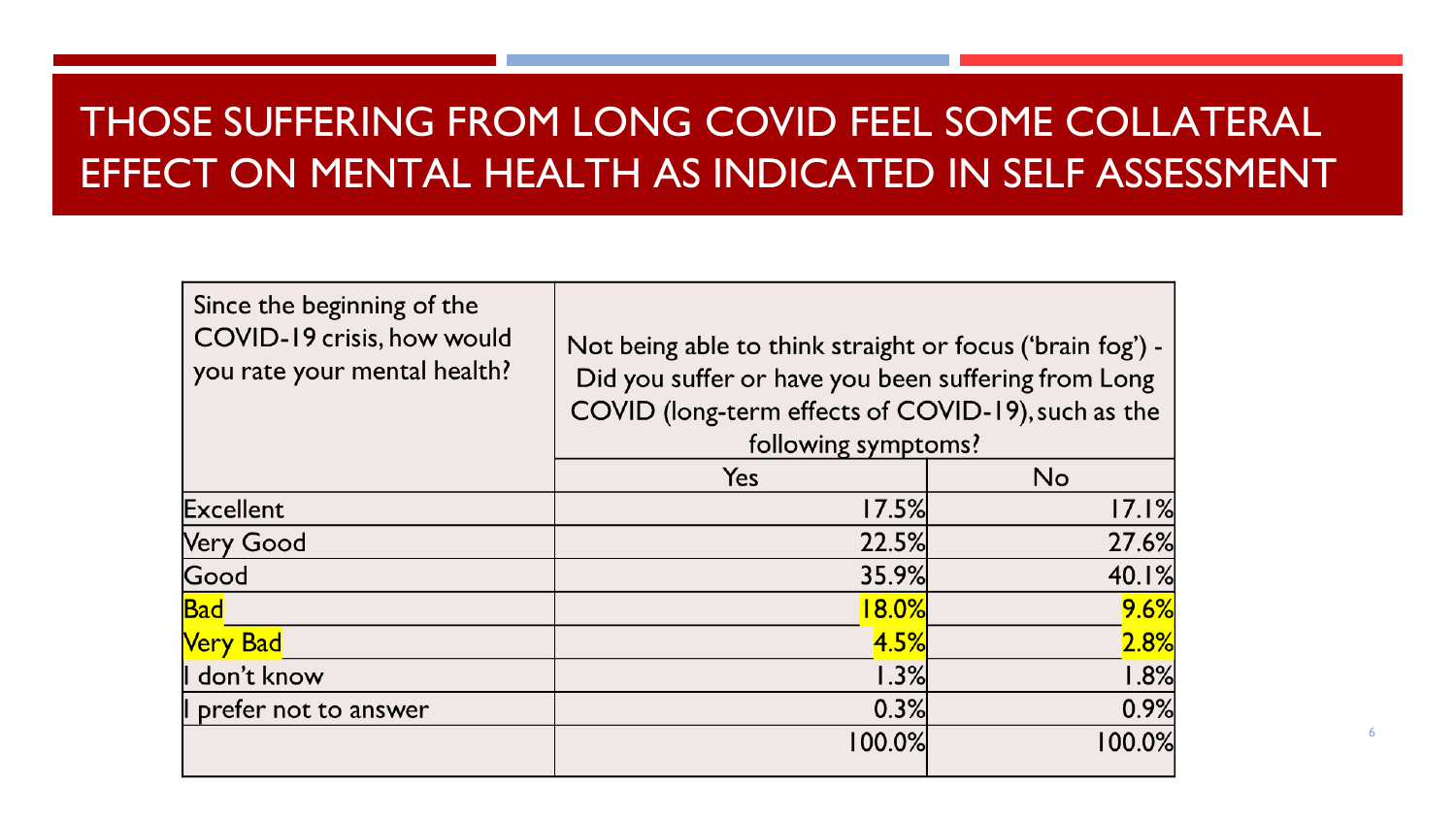#### NEARLY HALF OF CANADIANS REPORTING VERY BAD MENTAL HEALTH REPORT FEELING DEPRESSED, DOWN OR HOPELESS ALMOST EVERY DAY

| Feeling down                                                                                                                             |           | Since the beginning of the COVID-19 crisis, how would you rate your physical health? |        |            |          |
|------------------------------------------------------------------------------------------------------------------------------------------|-----------|--------------------------------------------------------------------------------------|--------|------------|----------|
| depressed or<br>hopeless - Over<br>the last two<br>weeks, how often<br>have you been<br>bothered by any<br>of the following<br>problems? |           |                                                                                      |        |            |          |
|                                                                                                                                          | Excellent | Very Good                                                                            | Good   | <b>Bad</b> | Very Bad |
| Not at all                                                                                                                               | 67.2%     | 69.4%                                                                                | 53.4%  | 23.9%      | 11.3%    |
| Several days                                                                                                                             | 11.2%     | 18.4%                                                                                | 28.5%  | 33.4%      | 24.3%    |
| More than half the                                                                                                                       | 9.3%      | 7.1%                                                                                 | 10.1%  | 20.2%      | 13.0%    |
| days                                                                                                                                     |           |                                                                                      |        |            |          |
| Nearly every day                                                                                                                         | 9.4%      | 3.9%                                                                                 | 6.7%   | 20.9%      | 48.6%    |
| prefer not to<br>answer                                                                                                                  | 2.9%      | 1.3%                                                                                 | 1.3%   | 1.6%       | 2.8%     |
| Total                                                                                                                                    | 100.0%    | 100.0%                                                                               | 100.0% | 100.0%     | 100.0%   |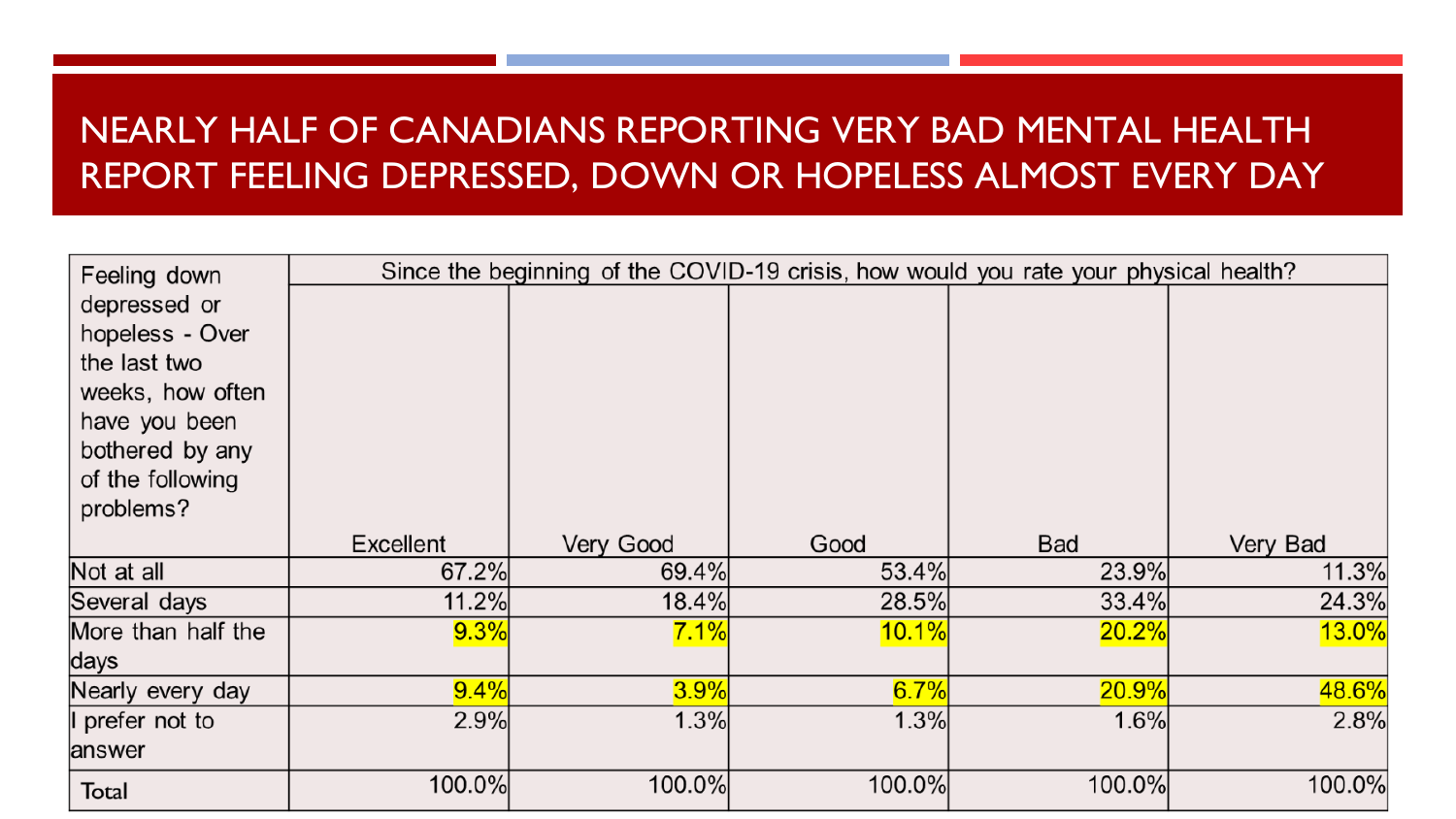## LONG COVID 'FATIGUE' SYMPTOM HAS COLLATERAL EFFECT ON THOSE SUFFERING FROM DEPRESSION

| Feeling down depressed or<br>hopeless - Over the last two                       | Fatigue - Did you suffer or have you been suffering from Long<br>COVID (long-term effects of COVID-19), such as the following<br>symptoms? |        |  |
|---------------------------------------------------------------------------------|--------------------------------------------------------------------------------------------------------------------------------------------|--------|--|
| weeks, how often have you<br>been bothered by any of the<br>following problems? |                                                                                                                                            |        |  |
|                                                                                 | <b>Yes</b>                                                                                                                                 | No.    |  |
| Not at all                                                                      | 32.8%                                                                                                                                      | 57.6%  |  |
| Several days                                                                    | 31.2%                                                                                                                                      | 24.1%  |  |
| More than half the days                                                         | 18.6%                                                                                                                                      | 7.9%   |  |
| Nearly every day                                                                | 14.2%                                                                                                                                      | 7.7%   |  |
| prefer not to answer                                                            | 3.2%                                                                                                                                       | 2.8%   |  |
|                                                                                 | 100.0%                                                                                                                                     | 100.0% |  |